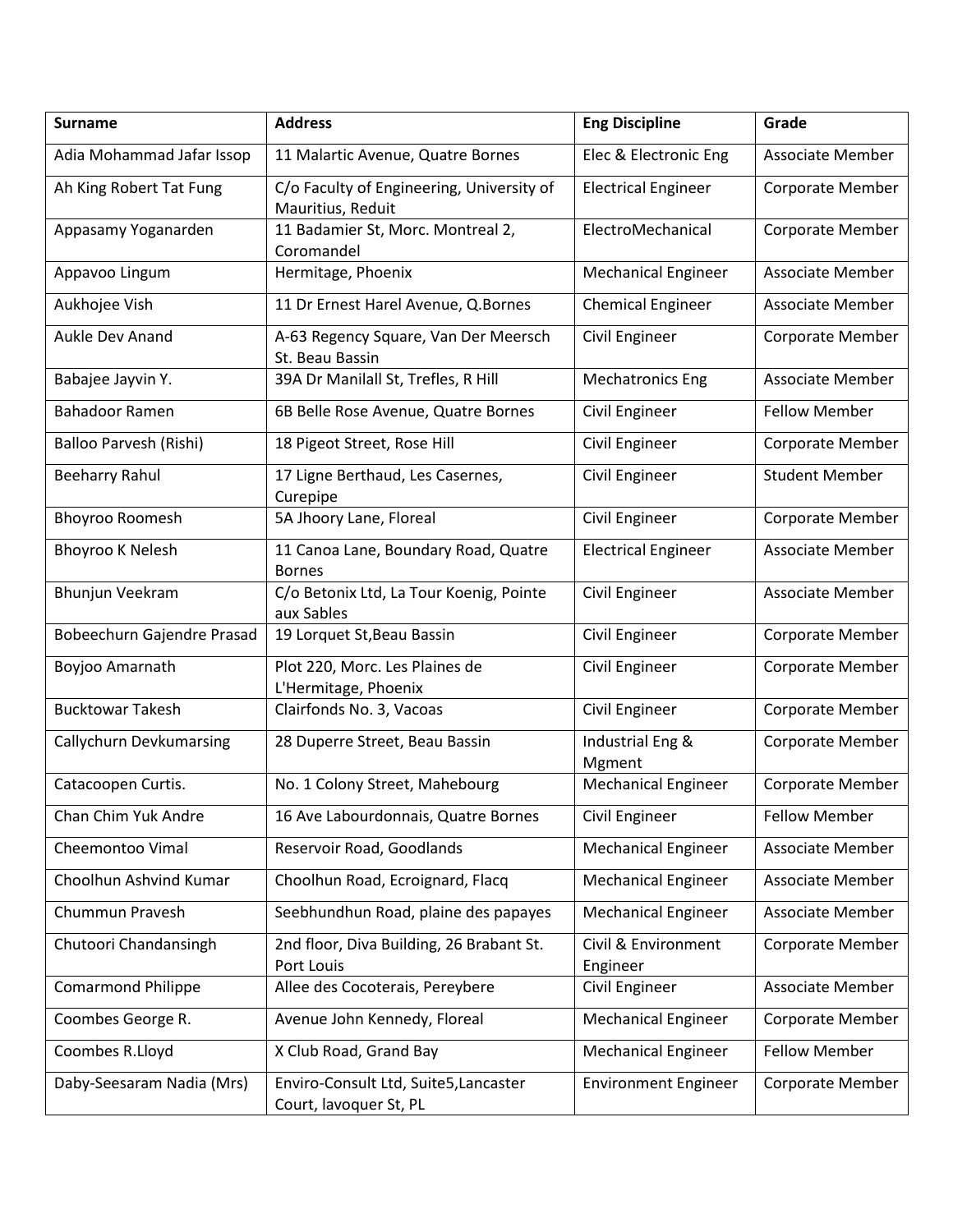| Daliah Shridananda            | Gentilly, Moka                                              | <b>Electrical Engineer</b>         | <b>Fellow Member</b>    |
|-------------------------------|-------------------------------------------------------------|------------------------------------|-------------------------|
| Damonaiko Dusyant             | Solferino No. 1 Vacoas                                      | Civil Engineer                     | <b>Associate Member</b> |
| Deojee Faisal                 | 12 Nicolas de Cere Street, Beau Bassin                      | Civil Engineer                     | Associate Member        |
| Desai Jayesh                  | 88 Pope Hennessy Street, Beau Bassin                        | Civil Engineer                     | <b>Fellow Member</b>    |
| Desai Shashichandra           | Apart. D59, Regency Square, conal st,<br><b>Beau Bassin</b> | <b>Electrical Engineer</b>         | <b>Fellow Member</b>    |
| Desha Madookur V.             | 164, Royal Road Coromandel                                  | <b>Electrical Engineer</b>         | Corporate Member        |
| Desjardins N. Pierre          | 13 Forest Lane Floreal                                      | Civil Engineer                     | <b>Fellow Member</b>    |
| <b>Dhondee Donald Lindsay</b> | 30A, Avenue des Cardinaux,<br>Belisa, Bismic, F-En-Flac     | <b>Mechanical Engineer</b>         | Corporate Member        |
| Dookheea Hirikesh             | 37 Avenue des Dahlias, 91004 Albion                         | Civil Engineer                     | <b>Associate Member</b> |
| Doolaur Mohammad Yassin       | Beekun Lane, Quinze Canton, Vacoas                          | Civil Engineer                     | <b>Associate Member</b> |
| Essackjee I Adam              | 348 Rue des Fuchsias, Morc. Montreal 2,<br>coromandel       | <b>Electrical &amp; Electronic</b> | Corporate Member        |
| Fayolle J.Roland              | 1A Auguste Esnouf Lane, Curepipe                            | <b>Electrical Engineer</b>         | <b>Fellow Member</b>    |
| Ganeshan Morgandiren          | 37A Malartic Avenue, Quatre Bornes                          | <b>Chemical Engineer</b>           | Corporate Member        |
| Ghunasham Daneshwar           | 69-71, Paul Taureau st. Ste Croix, Port<br>Louis            | Civil Engineer                     | <b>Associate Member</b> |
| Gobin Rishideo                | 16 Loretto Convent Rd, Curepipe Road                        | Civil Engineer                     | Corporate Member        |
| Gooljar Abdullah Sakoor       | 1 Tagore Avenue, Mesnil, Phoenix                            | Civil Engineer                     | Corporate Member        |
| Gopaul Rajiv                  | Joomun Road, Riviere du Rempart                             | <b>Mechanical Engineer</b>         | Corporate Member        |
| Gopaul Hoomesh                | 119 Temple Lane, Berthaud, Quatre<br><b>Bornes</b>          | Civil Engineer                     | Corporate Member        |
| Gowreesunker Neermalsingh     | Royal Road, Gentilly                                        | Civil Engineer                     | Corporate Member        |
| Greedharry Kamleshwar         | 3 Morc. Gungah, Deux Bras Rd, New<br>Grove                  | Civil Engineer                     | <b>Associate Member</b> |
| <b>Grenade Gerald</b>         | B 36 Residences Roche Brunes, Avenue<br>Dr Jhuboo, R Hill   | <b>Electrical Engineer</b>         | Associate Member        |
| Gujadhur M Keeshore           | 6 Floreal Road, Vacoas                                      | Civil Engineer                     | Corporate Member        |
| Gujadhur Shyam Kumar          | 70 Morcellement Gentilly, Moka                              | <b>Chemical Engineer</b>           | <b>Fellow Member</b>    |
| Guness Sanjeev Kumar          | Lalucie Roy, Bel Air, Riviere Seche                         | Civil Engineer                     | <b>Fellow Member</b>    |
| Gungadeen Dhanraj             | Route du Jardin, Arsenal                                    | <b>Mechanical Engineer</b>         | Corporate Member        |
| Gungoosingh R.                | 49 Farquar Street, Curepipe                                 | Civil Engineer                     | <b>Fellow Member</b>    |
| Gunnoo Newinrao               | Avenue John Kennedy, Vacoas                                 | <b>Mechatronics Eng</b>            | Associate Member        |
| Gunnoo Vikram                 | Ramotar Lane, La Marie, Vacoas                              | Civil Engineer                     | Corporate Member        |
| Heerah Bibi Z                 | 40 Perrier Road, Glenpark, Vacoas                           | <b>Mechanical Engineer</b>         | <b>Student Member</b>   |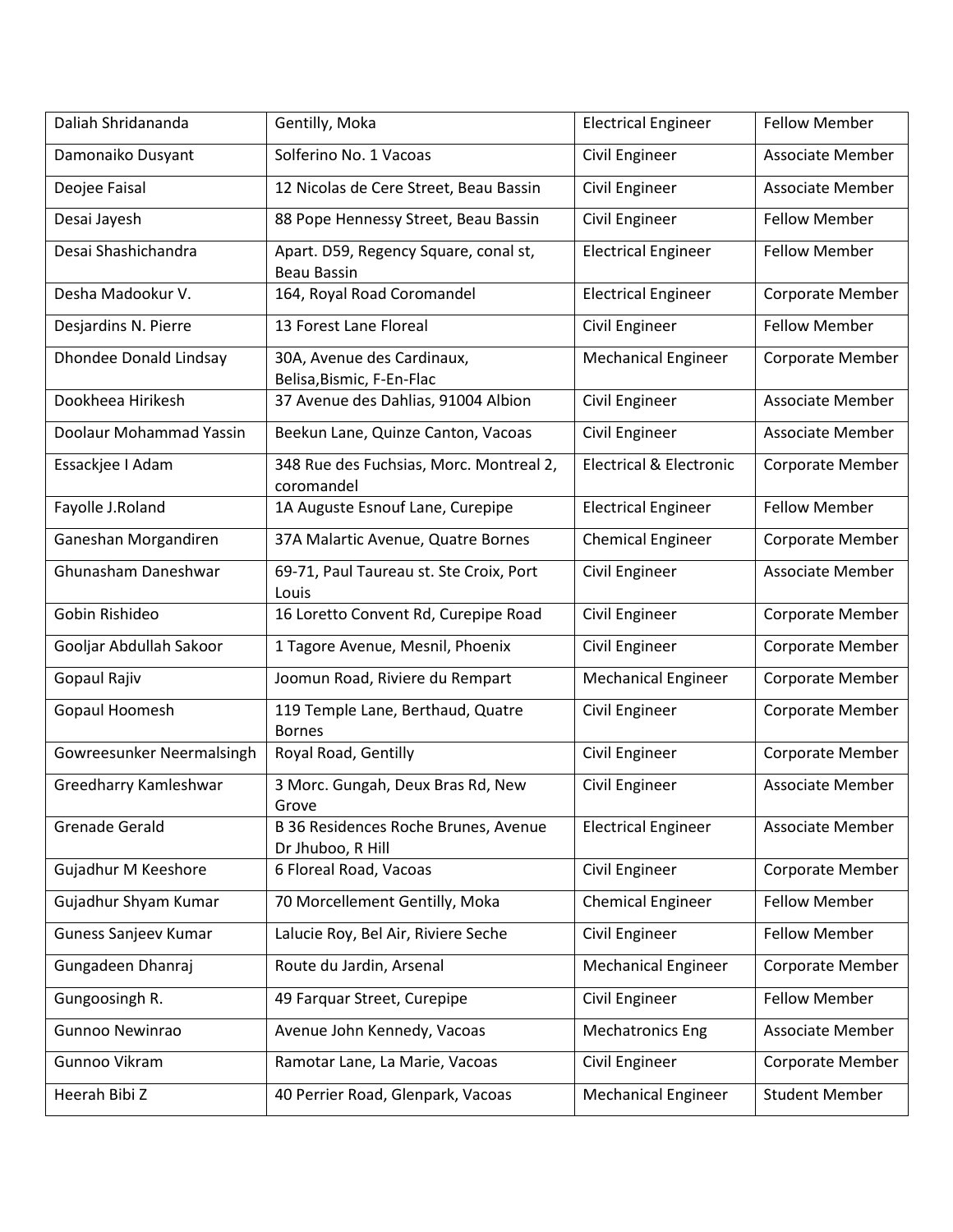| Heeramun Beekram                | A 1.1 Residence Grenhill, Ave Kiwi,<br><b>Quatre Bornes</b>       |                                                | <b>Associate Member</b> |
|---------------------------------|-------------------------------------------------------------------|------------------------------------------------|-------------------------|
| <b>Hurpaul Devindranathsing</b> | 14 Stevenson Avenue, Quatre Bornes                                | Civil Engineer                                 | Corporate Member        |
| Hurreeram Dinesh Kumar          | Faculty of Engineering, University of<br>Mauritius, Reduit        | <b>Mechanical Engineer</b>                     | Corporate Member        |
| Ippiliappiah Kaviraj            | 6 SSR Avenue, Quatre Bornes                                       | Elec & Electronic Eng                          | <b>Associate Member</b> |
| <b>Issur Nivede</b>             | Raj Kowlessur Lane, 7th Mile, Triolet                             | <b>Electrical &amp; Electronic</b><br>Engineer | Associate Member        |
| Jadav H.V.                      | C/o SJPCE 7 Remy ollier St Beau Bassin                            | Civil Engineer                                 | <b>Fellow Member</b>    |
| Jadav M.                        | C/o SJPCE 7 Remy ollier St Beau Bassin                            | Civil Engineer                                 | Corporate Member        |
| Jahajeeah Manoj kumar           | Beedasy Lane, Floreal                                             | <b>Mechanical Engineer</b>                     | Corporate Member        |
| Jeelall Mooneedranathsingh      | Madhu Lane, Petit Verger, St Pierre                               | Civil Engineer                                 | Corporate Member        |
| Jewon Reshad                    | 123B Dr Ferriere Street, Rose Hill                                | Civil Engineer                                 | Corporate Member        |
| Jooharoo Yasheelsing            | 13 Koenig Lane 1, St Paul, Phoenix                                | <b>Electrical Engineer</b>                     | <b>Associate Member</b> |
| Jowata Noorally                 | 25 Mamelon Vert street, Vallee Pitot,<br>Port Louis               | <b>Mechanical Engineer</b>                     | <b>Student Member</b>   |
| Jugessur Veedooshi              | Avenue Casquette, Palma Road, Quatre<br><b>Bornes</b>             |                                                | <b>Associate Member</b> |
| Khoodaruth Abdel A H            | 32 Paul et Virginie Street, Port Louis                            | <b>Mechanical Engineer</b>                     | Corporate Member        |
| Kim Currun Geetandra Singh      | Coombes Lane Ave. John Kennedy Vacoas                             | Civil Engineer                                 | Corporate Member        |
| Kinoo Haidar Ally               | 42 Bathurst Canal Street, Port Louis                              | Civil Engineer                                 | Corporate Member        |
| Kinnoo Sarupanand               | 27 Avenue Dupouy, Quatre Bornes                                   | Communication<br>Engineer                      | Corporate Member        |
| Kishnah Yashvir                 | 27 Bis Dumat Street, Beau Bassin                                  | Civil Engineer                                 | <b>Associate Member</b> |
| Kishnah Abhishek                | Avenue des fauvettes, Mont Ida                                    | Civil Engineer                                 | <b>Associate Member</b> |
| Kong Win Chang K.L.K.F          | 9 Boulevard de la Marine, Baie aux<br>Tortues, Balaclava, Arsenal | <b>Electrical Engineer</b>                     | Corporate Member        |
| Kwet Yan Young Kim Fat          | 17 Dauphine Street, Port Louis                                    |                                                | <b>Associate Member</b> |
| Lee Ah Soon Emmanuel<br>Josue   | 48 Ter Balisage, Roche Bois                                       | <b>Mechatronics Eng</b>                        | <b>Student Member</b>   |
| Limbada Iqbal                   | 16 Conal Street, Beau Bassin                                      | Civil Engineer                                 | Corporate Member        |
| Limbada Khalid                  | 16 Conal Street, Beau Bassin                                      | Civil Engineer                                 | <b>Associate Member</b> |
| Mahadeb Mooneswar               | 86 Morc Cie, Ave des Flamboyant, Beau<br>Vallon                   |                                                | <b>Associate Member</b> |
| Mahadeb Bhavna                  | 86 Morc Cie, Ave des Flamboyant, Beau<br>Vallon                   |                                                | <b>Associate Member</b> |
| Mahomed Osman                   | 26 Large Street, Port Louis                                       | Civil Engineer                                 | Corporate Member        |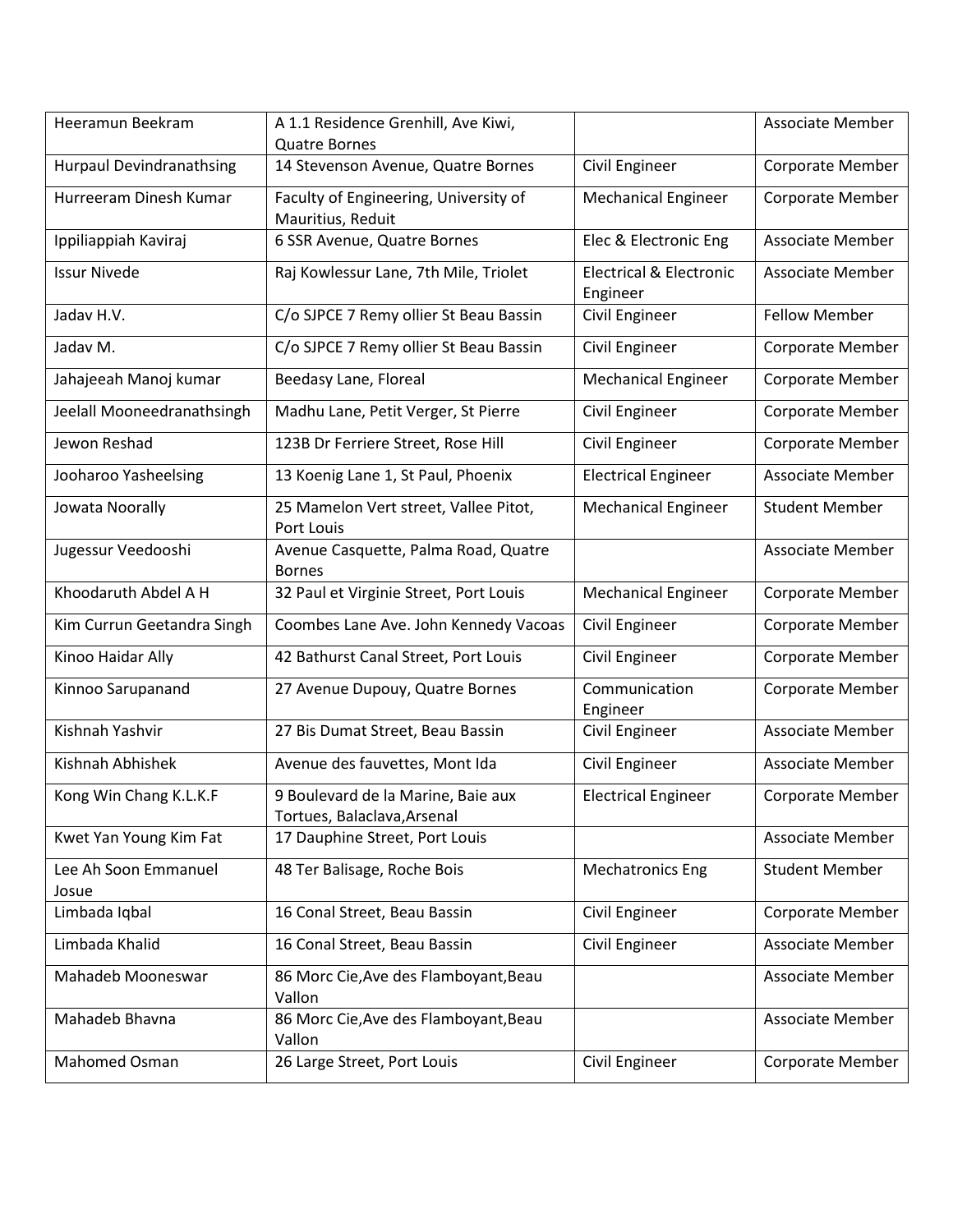| Malay Devadassen                | 72, Tres-bon Road, Fokson to La Vanille<br>Bridge, vacoas    | Civil Engineer                                 | Corporate Member        |
|---------------------------------|--------------------------------------------------------------|------------------------------------------------|-------------------------|
| Malloo Kishnee                  | Loreto Convent Street, Curepipe Road                         | <b>Electrical &amp; Electronic</b><br>Engineer | <b>Associate Member</b> |
| Manon N Mario                   | Impasse Thierry, Ratsitatane Street,<br>Stanley, R Hill      | Civil Engineer                                 | Corporate Member        |
| Maran Rooben                    | Koonjul Lane, Lower Dagotiere                                | <b>Mechanical Engineer</b>                     | Corporate Member        |
| Maurel Joseph Raymond           | 40 Queen Mary Avenue, Floreal                                | <b>Electrical Engineer</b>                     | <b>Fellow Member</b>    |
| Mohabirsingh Heeranraj<br>Vicky | 4B Stanley Avenue, Quatre Bornes                             |                                                | Corporate Member        |
| Mohonee Surya Kumar             | 28 J.Nehru Street, Port Louis                                | <b>Mechanical Engineer</b>                     | Corporate Member        |
| Mohonee Vibhasna                | 28 J.Nehru Street, Port Louis                                | Civil Engineer                                 | Associate Member        |
| Moollye Khemraz                 | Royal Road, Valetta, Dagotiere                               | Civil Engineer                                 | <b>Associate Member</b> |
| Moutou Bertrand Y.              | 21 Avenue Doyen, Quatre Bornes                               | Civil Engineer                                 | <b>Associate Member</b> |
| Mowlabocus S Mohammad           | 44 C Dr Ross, Quatre Bornes                                  | <b>Mechanical Engineer</b>                     | <b>Student Member</b>   |
| Mukoon Shamshir                 | C/oCEB Royal Rd Curepipe                                     | <b>Mechanical Engineer</b>                     | Corporate Member        |
| Munbauhal Jeet                  | Camp Samy Road, Moka                                         | Civil Engineer                                 | <b>Fellow Member</b>    |
| Mungra Vyraj                    | Royal Road, Montagne Blanche                                 | <b>Mechanical Engineer</b>                     | Associate Member        |
| Mungroo Ishwarduth              | Robinson Road, Behind MCB Bank,<br>Floreal                   | <b>Mechanical Engineer</b>                     | Associate Member        |
| Munsaram Andish Kumar           | Block A3, avenue L'Esperance, Residence<br>Kennedy, Q Bornes | <b>Mechanical Engineer</b>                     | <b>Associate Member</b> |
| Nauthoo Ahmed Faizal            | 64 Morc. Ripailles, Pamplemousses                            | <b>Mechanical Engineer</b>                     | <b>Associate Member</b> |
| Nayna Jean Patrick              | 11 Bis Avenue Murphy, Quatre Bornes                          |                                                | <b>Associate Member</b> |
| Ng Tung Hing L.K.               | 30 Vandermeerch Street, Rose Hill                            | Civil Engineer                                 | Corporate Member        |
| Nundlall Ravindranath           | Opposite Shell Filling Station, Triolet                      | <b>Mechanical Engineer</b>                     | Corporate Member        |
| <b>Nursing Bhoomesh</b>         | Shivalah Road, Gokhoola, Piton                               | <b>Electrical &amp; Electronic</b>             | <b>Associate Member</b> |
| Oree Vishwamitra                | Branch Road, New Grove                                       | <b>Electrical &amp; Electronic</b>             | Corporate Member        |
| Padaruth D.N.                   | Padaruth Lane, La Caverne, Vacoas                            | Civil Engineer                                 | <b>Fellow Member</b>    |
| Parsan Ghunshyam                | C/o Forges Tardieu Ltd, 31 Nicolay Rd,<br>Plouis             | Civil Engineer                                 | Corporate Member        |
| Pattee M.                       | Gibb (Mtius) Ltd, 71 Sayed Hossen Rd,<br>Solferino, Vacoas   | Civil Engineer                                 | Corporate Member        |
| Peermamode Aboo Bakar           | 4A, Ave des Orchidee, Lot 223 Moc<br>Montreal I, Coromandel  | <b>Electrical Engineer</b>                     | Corporate Member        |
| Philogene Bertrand              | 6 Route Madame Azor, St Antoine,<br>Goodlands                | Civil Engineer                                 | Corporate Member        |
| Poupard Amedee                  | 6 John Kennedy Street, Port Louis                            | Civil Engineer                                 | Corporate Member        |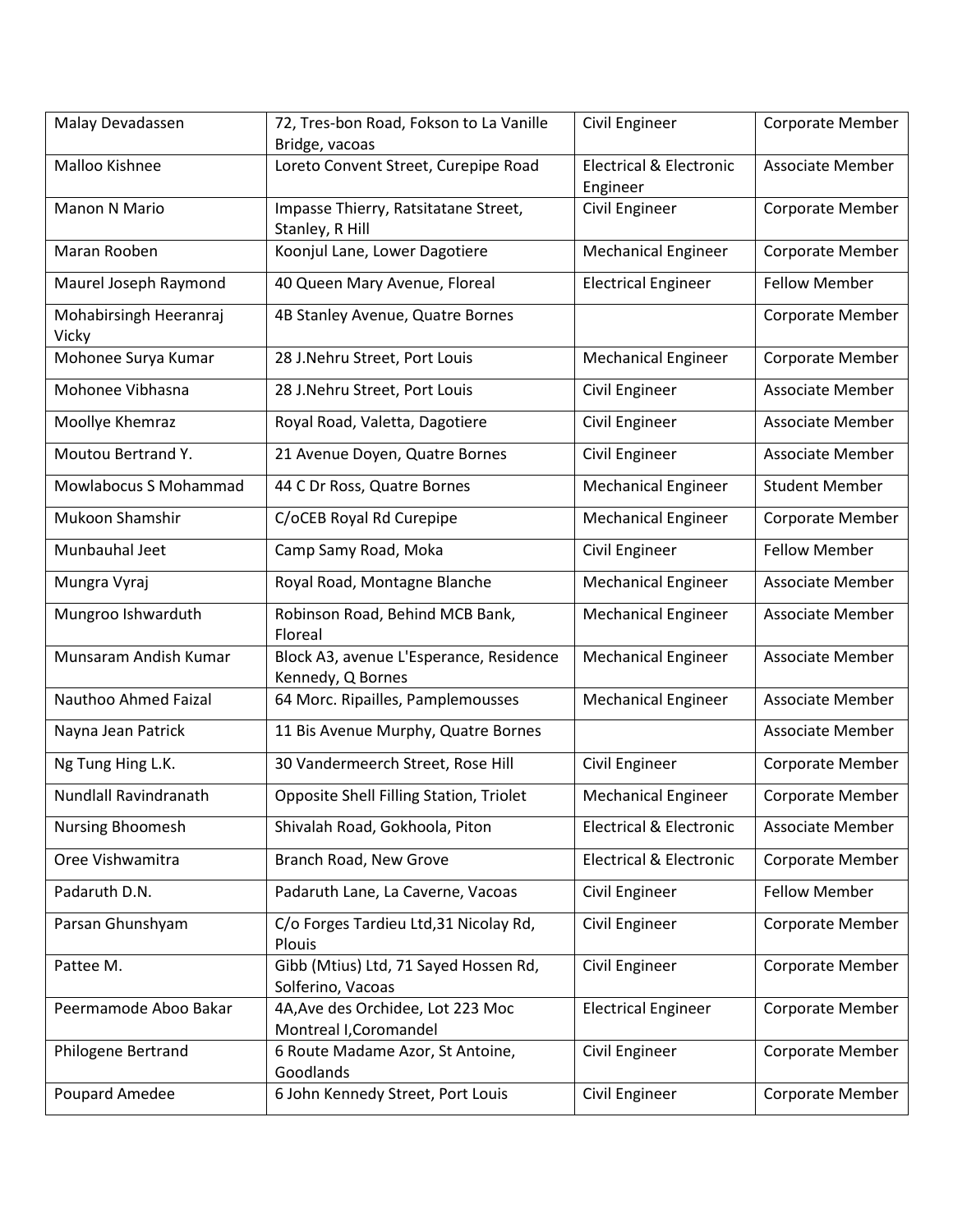| Prayag Hemansing (Raj)            | 16 Avenue Flamant, Quatre Bornes                          | Civil Engineer                     | <b>Fellow Member</b>    |
|-----------------------------------|-----------------------------------------------------------|------------------------------------|-------------------------|
| Proag Virendra                    | 35 Avenue Sodnac, Quatre Bornes                           |                                    | <b>Fellow Member</b>    |
| Raffray Joseph Alphonse<br>Maxime | Rue Adrien Sauzier Floreal                                | <b>Mechanical Engineer</b>         | Corporate Member        |
| Ramasamy Sarojini                 | Temple Road Amitie, Riv du Rempart                        | Civil Engineer                     | <b>Associate Member</b> |
| Ramassami Delvin Pajani           | 8 Avenue Broad, Quatre Bornes                             |                                    | Associate Member        |
| Ramchurn Manjeet<br>Nagesswar     | 12 Chateau D'Eau street, Tranquebar, P<br>Louis           | Civil Engineer                     | <b>Associate Member</b> |
| Ramdin A.F.H                      | Gentilly, Moka                                            | Civil Engineer                     | <b>Fellow Member</b>    |
| Ramdin Shameer                    | 6 Impasse Arnaud, Beau Bassin                             | <b>Manufacturing Eng</b>           | <b>Student Member</b>   |
| Ramjan M.Reychard                 | 7A Ave. Farquhar, Quatre Bornes                           | Civil Engineer                     | <b>Fellow Member</b>    |
| Ramloll Lucknuthsingh             | Avenue Emmanuel Anquetil, Vacoas                          | <b>Mechatronics Eng</b>            | <b>Associate Member</b> |
| Ramlugun Anoop                    | Stirling Street, Curepipe rd, curepipe                    | <b>Chemical Engineer</b>           | Associate Member        |
| Ramsamy Sabrina                   | 19 Terrasson Road, Pointe aux Sables                      |                                    | Associate Member        |
| Ramsurrun Shyam                   | 309A Ollier Avenue, Quatre Bornes                         | <b>Electrical Engineer</b>         | Corporate Member        |
| Rathoa Ritesh                     | 42 Avenue SSR, Sodnac, Q Bornes                           | <b>Mechanical Engineer</b>         | <b>Associate Member</b> |
| Rawoo Vinay Kumar                 | Dayal Lane, Carreau laliane, Vacoas                       | Civil Engineer                     | Corporate Member        |
| Rogbeer Navraj                    | 17 Swift Lane, Morc Carbonel, Forest Side                 | <b>Mechanical Engineer</b>         | Corporate Member        |
| Roy Shyam                         | St Michel, Bel Air Riviere Seche                          | <b>Electrical Engineer</b>         | <b>Fellow Member</b>    |
| Runnoo Choomanee                  | Laurate Road, Montagne Blanche                            | <b>Mechanical Engineer</b>         | <b>Student Member</b>   |
| Seeburrun Nitinsingh              | Ilot Branch Road D'Epinay                                 | <b>Mechatronics Eng</b>            | Corporate Member        |
| Seelochun Sandesh Kumar           | C/o MPA, H Ramnarain Building, Mer<br>Rouge, PL           | Civil Engineer                     | Corporate Member        |
| Seenyen Eddy                      | Esprit Dennemont Street, Roches Brunes                    | Civil Engineer                     | <b>Fellow Member</b>    |
| Seetal Mohammad Ehsan             | 6 Flat Cardinal, Justice Road, Port Louis                 | <b>Electrical &amp; Electronic</b> | <b>Associate Member</b> |
| Servansingh R.                    | C/o SJPCE, 7 Remy Ollier Street, Beau<br><b>Bassin</b>    | Civil Engineer                     | <b>Fellow Member</b>    |
| Shah Prawinlal Devchand           | Shah Avenue, Floreal                                      | Civil Engineer                     | <b>Fellow Member</b>    |
| Shewtahul kailash                 | Morc. La Confiance, Lot 47, 6 Bengali<br>Street, B Bassin | <b>Electrical &amp; Electronic</b> | Corporate Member        |
| Soobarah Jagadish                 | 136A Palma Road, Quatre Bornes                            | <b>Electrical Engineer</b>         | <b>Fellow Member</b>    |
| Soondrum Shunmoogum               | 186A Allee Brillant, Vacoas                               | Civil Engineer                     | <b>Fellow Member</b>    |
| Soopramanien Denis Claude         | 11b Willoughby Street, Curepipe                           |                                    | <b>Associate Member</b> |
| Sujeebun Somduth                  | Morcellement Rogers, Forest Side                          | <b>Mechanical Engineer</b>         | Corporate Member        |